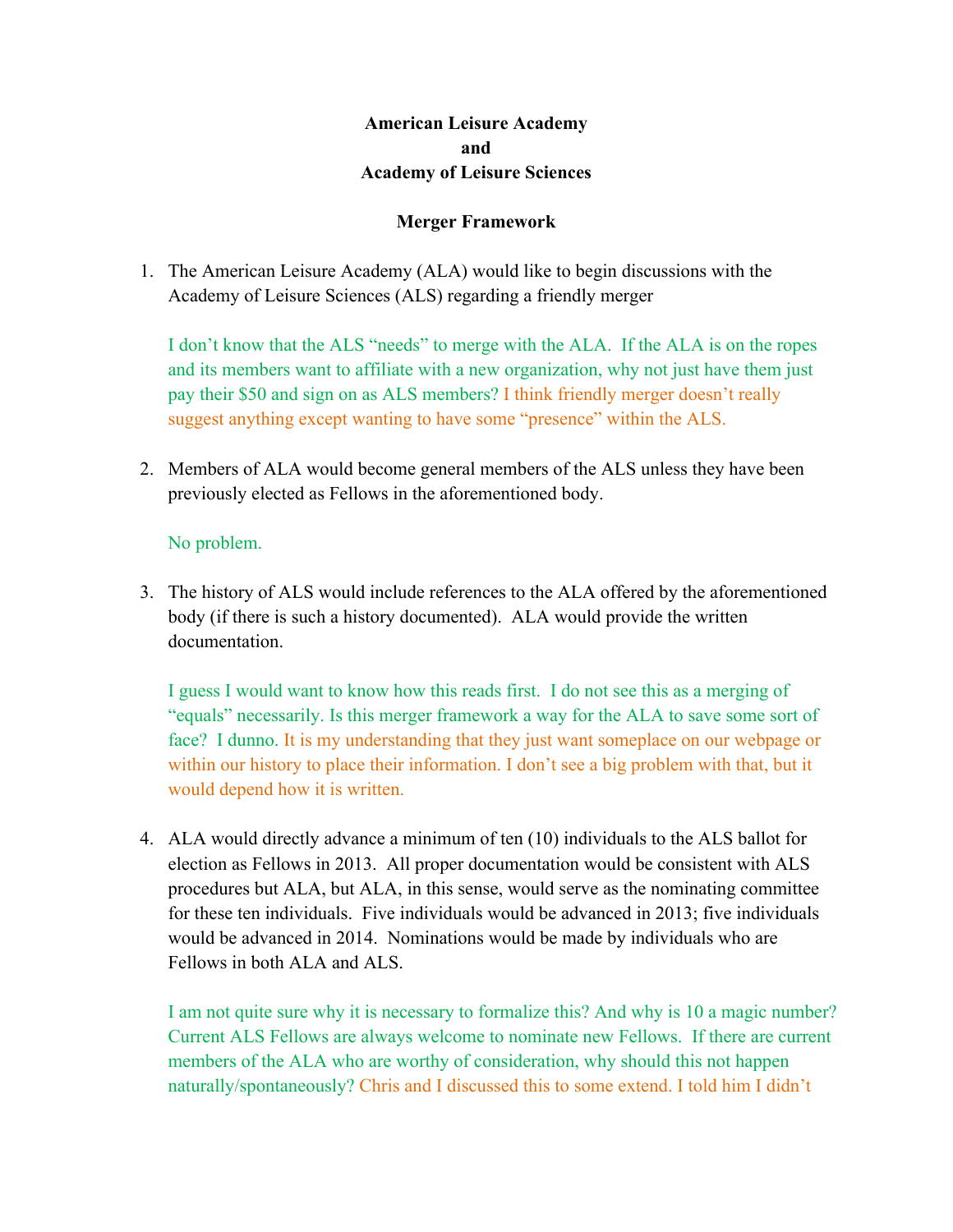think it needed to be something formal but would follow the procedure. There are currently about a dozen members of both organizations so this could be done. Chris thinks there are about 10 ALA members who would be worthy of consideration as fellows so that is the number. I suggested dividing it into two years for the nominations.

5. The "Christopher R. Edginton Esteemed Colleague Award" would be maintained by ALS. ALA is open to changing the focus of the aforementioned award and would be open to discussion.

I want to know more about this award. Is it the ALA equivalent of what used to be the SPRE Distinguished Colleague Award? Is it an award funded by Chris or is it simply named in his honor? Would we want two such awards? I really don't know much about this award and this part is the most problematic to me. It is a named award—no funding associated with it. Chris is willing to consider some other type of award such as a student scholarship award or something along that line. I think the thing he wants is his name to remain associated with something in the new ALS. I think this is something we could say no to if we wanted.

*6. The Papers of the American Leisure Academy,* a publication of the presentation made by esteemed colleagues at the annual meeting of ALA would be maintained. This could be done in electronic format rather than printed copy. The title of this publication should be altered to reflect the sponsorship of ALS. The publication is produced in a 10-year cycle.

If the ALA will no longer exist, does this suggest that the ALS will now offer an "esteemed colleague" presentation every year at its meeting? Is this the same as the Edginton Award? Would the ALS want to commit to this? As I understood our conversation, this could be publishing of the Butler lectures, which has not been done to date. I do not think it is a new presentation and I think publishing the Butler lectures would be good. The previous papers also could just live on our website as a part of the history.

*7.* ALA will transfer \$8,000 USD to the ALS account. The final amount may be slightly higher depending on the final collection of membership dues for 2012.

Are we being seduced by the \$8,000? I dunno. I suggested that ALS did not really need any more of an operating budget but really needed more added to the Future Scholars endowment and this \$8000 could be a direct gift that would forever be listed as a "major donor" to this endowment. He seemed to like that idea. So it would be a GOLD STAR or whatever we wanted to name it donation.